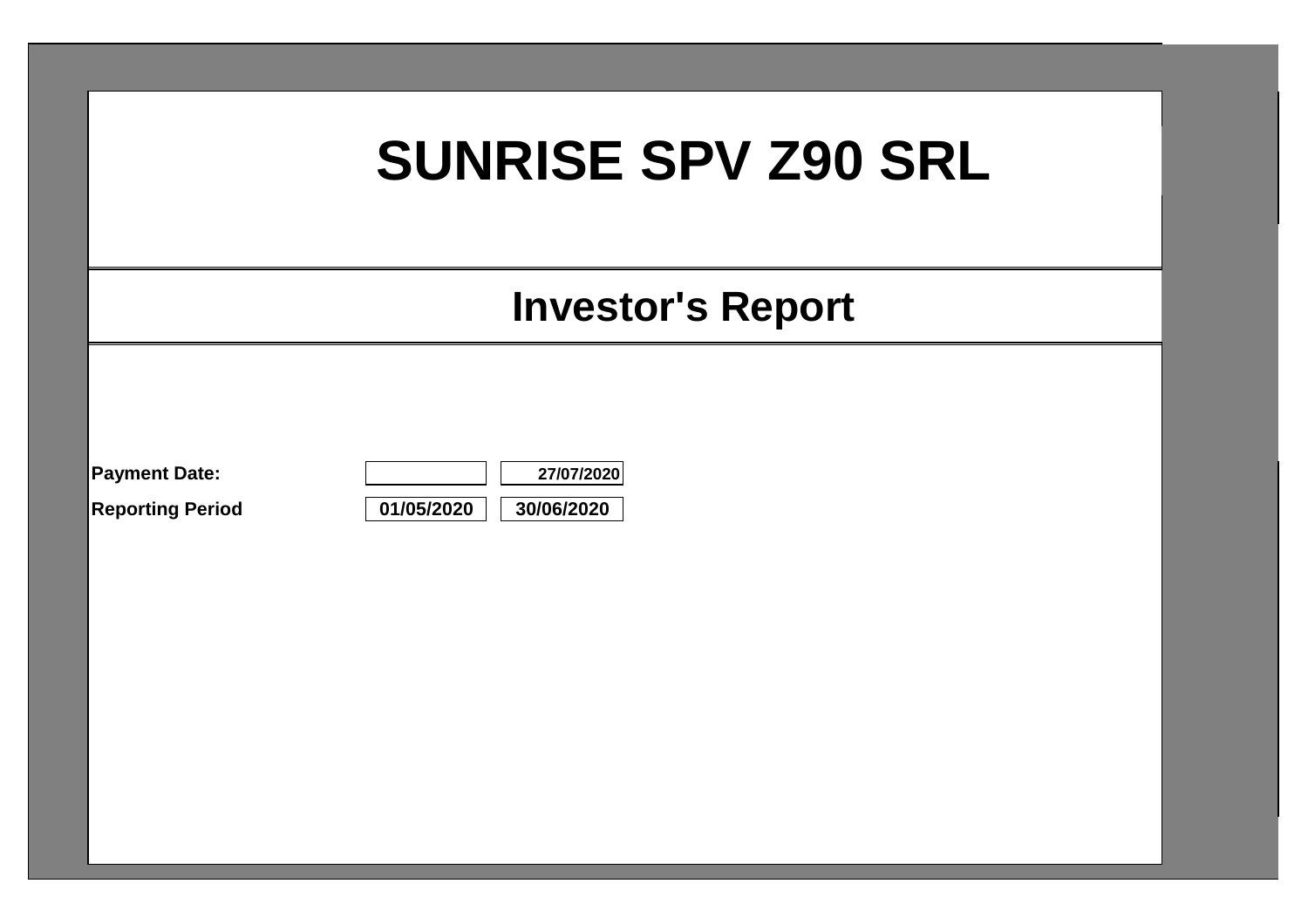|     |                                                                                                                                                                                                                                                                                                                                                                                                                                                                                                                                                           |               |     | <b>Issuer Available Funds</b>                                                                                                                                                                                                                                                                                                                                                                                                                       |               |
|-----|-----------------------------------------------------------------------------------------------------------------------------------------------------------------------------------------------------------------------------------------------------------------------------------------------------------------------------------------------------------------------------------------------------------------------------------------------------------------------------------------------------------------------------------------------------------|---------------|-----|-----------------------------------------------------------------------------------------------------------------------------------------------------------------------------------------------------------------------------------------------------------------------------------------------------------------------------------------------------------------------------------------------------------------------------------------------------|---------------|
|     | <b>Interest Available Funds</b>                                                                                                                                                                                                                                                                                                                                                                                                                                                                                                                           |               |     | <b>Principal Available Funds</b>                                                                                                                                                                                                                                                                                                                                                                                                                    |               |
|     | The interest accrued on the Issuer Accounts (other than the Collateral Account, the Securities<br>Account (if any), the Expenses Account and the Capital Account) as well as any amount of<br>interest, premium or other profit derived from the Eligible Investments realised during the<br>Reference Period immediately preceding such Payment Date, and constituting clear funds on<br>such Payment Date                                                                                                                                               |               |     | The Collections of Principal received during the immediately preceding Reference Period in<br>relation to such Payment Date (including all amounts on account of principal deriving from the<br>Eligible Investments made using funds standing to the credit of the Collection Account, to the<br>(a)<br>extent realised during the Reference Period immediately preceding such Payment Date, and<br>constituting clear funds on such Payment Date) | 64.033.702,15 |
|     | The Collections of Interest and the Collections of Fees received during the Reference Period<br>immediately preceding such Payment Date                                                                                                                                                                                                                                                                                                                                                                                                                   | 11.017.691,63 |     | The portion of any Positive Price Adjustment corresponding to the Principal Amount Outstanding<br>of the relevant Receivables (which are not Defaulted Receivables as at the Cut-Off Date<br>(b)<br>immediately preceding the date on which the Positive Price Adjustment is due and payable) paid<br>by the Originator to the Issuer during the immediately preceding Reference Period in relation to<br>such Payment Date                         |               |
|     | Any amount allocated on such Payment Date under item (i) of the Pre-Acceleration Principal<br>Priority of Payments                                                                                                                                                                                                                                                                                                                                                                                                                                        |               |     | The purchase price paid by the Originator during the immediately preceding Reference Period for<br>(c)<br>the repurchase of Receivables (other than Defaulted Receivables) in the cases specified under<br>article 17 of the Master Transfer Agreement                                                                                                                                                                                              |               |
|     | The aggregate of (i) the Recoveries received during the Reference Period immediately preceding<br>such Payment Date; and (ii) the purchase price paid by the Originator during the Reference<br>Period immediately preceding such Payment Date for the repurchase of the Defaulted<br>Receivables in the case specified under article 17 of the Master Transfer Agreement                                                                                                                                                                                 |               |     | Any amount paid by Agos to the Issuer pursuant to (i) article 4 of the Warranty and Indemnity<br>(d)<br>Agreement during the immediately preceding Reference Period and (ii) article 3.4 and article 7.4<br>of the Master Transfer Agreement during the immediately preceding Reference Period                                                                                                                                                      | 3.265.523.23  |
|     | The positive difference, if any, between (i) the purchase price paid by the Originator for the<br>repurchase of all the Receivables (excluding the purchase price of any Defaulted Receivables)<br>pursuant to article 16 of the Master Transfer Agreement and (ii) the Notes Principal Amount<br>Outstanding of all the Notes on the Calculation Date immediately preceding such Payment Date;                                                                                                                                                           |               |     | The portion of the purchase price corresponding to the Notes Principal Amount Outstanding, paid<br>(e)<br>by the Originator for the repurchase of the Receivables (excluding the purchase price of any<br>Defaulted Receivables) in the cases specified under article 16 of the Master Transfer Agreement                                                                                                                                           |               |
|     | The positive difference, only in relation to Receivables which are not Defaulted Receivables as at<br>the Cut-Off Date immediately preceding the date on which the Positive Price Adjustment is due<br>and payable, if any, between (i) the Positive Price Adjustment paid by the Originator to the Issuer<br>during the Reference Period immediately preceding such Cut-Off Date and (ii) the Principal<br>Amount Outstanding of the relevant Receivables as determined on the date on which the Positive<br>Price Adjustment has become due and payable |               | (f) | Any amount credited to the Defaulted Account out of the Interest Available Funds on such<br>Payment Date                                                                                                                                                                                                                                                                                                                                            | 11.685,06     |
|     | The Positive Price Adjustment paid by the Originator for the repurchase of such Receivables<br>which are Defaulted Receivables as at the Cut-Off Date immediately preceding the date on which<br>the Positive Price Adjustment is due and payable                                                                                                                                                                                                                                                                                                         |               |     | Any amount allocated under item (iii)(b) of the Pre-Acceleration Principal Priority of Payments on<br>(g)<br>any preceding Payment Date                                                                                                                                                                                                                                                                                                             |               |
|     | The positive balance, as at the Calculation Date immediately preceding such Payment Date, of<br>the Cash Reserve Account (without taking into account any interest accrued thereon as well as<br>any amount of interest, premium or other profit derived from the Eligible Investments made using<br>funds standing to the credit of the Cash Reserve Account) up to an amount equal to the Cash<br>Reserve Required Amount relating to such Payment Date, provided that the Rated Notes have<br>not been fully redeemed nor cancelled                    |               |     | On each Payment Date during the Amortising Period up to (but excluding) the Payment Date on<br>which the Rated Notes will be redeemed in full or cancelled, the difference (if positive) between<br>(h)<br>the balance of the Cash Reserve Account (prior to making payments due on such Payment Date)<br>and the Cash Reserve Required Amount relating to such Payment Date                                                                        |               |
|     | On each Payment Date, the positive balance on the Calculation Date immediately preceding such<br>Payment Date of the Payment Interruption Risk Reserve Account (without taking into account<br>any interest accrued thereon as well as any amount of interest, premium or other profit derived<br>from the Eligible Investments made using funds standing to the credit of the Payment Interruption<br>Risk Reserve Account), provided that the Rated Notes have not been fully redeemed nor<br>cancelled                                                 | 5.723.370,23  | (i) | On the Payment Date on which the Rated Notes will be redeemed in full (taking into account also<br>all the principal repayments made on such Payment Date) or cancelled, any amount credited to<br>the Cash Reserve Account but not in excess of the amounts credited on the Issue Date on such<br>account                                                                                                                                          |               |
| (i) | On each Payment Date, the positive balance on the Calculation Date immediately preceding such<br>Payment Date of the Rata Posticipata Cash Reserve Account (without taking into account any<br>interest accrued thereon as well as any amount of interest, premium or other profit derived from<br>the Eligible Investments made using funds standing to the credit of the Rata Posticipata Cash<br>Reserve Account), provided that the Rated Notes have not been fully redeemed nor cancelled                                                            | 5.723.370,23  | (i) | On the Payment Date on which the Rated Notes will be redeemed in full (taking into account also<br>all the principal repayments made on such Payment Date) or cancelled, any amount credited to<br>the Rata Posticipata Cash Reserve Account                                                                                                                                                                                                        |               |
| (k) | Any other amount received during the Reference Period immediately preceding such Calculation<br>Date not ascribable as amounts received under any of the above items as well as under any of<br>the items of the definition of Principal Available Funds:                                                                                                                                                                                                                                                                                                 |               |     | On the Payment Date on which the Rated Notes will be redeemed in full (taking into account also<br>all the principal repayments made on such Payment Date) or cancelled, any amount credited on<br>(k)<br>the Payment Interruption Risk Reserve Account                                                                                                                                                                                             |               |
|     | On the Payment Date on which the Rated Notes will be redeemed in full (considering also all the<br>principal repayments made on such Payment Date) or cancelled, any amount credited to the<br>Cash Reserve Account in excess of the amounts under item (i) of the Principal Available Funds                                                                                                                                                                                                                                                              | 27.859,77     |     |                                                                                                                                                                                                                                                                                                                                                                                                                                                     |               |
|     |                                                                                                                                                                                                                                                                                                                                                                                                                                                                                                                                                           |               |     |                                                                                                                                                                                                                                                                                                                                                                                                                                                     |               |

**Total Interest Available Funds Total Principal Available Funds 22.492.291,86 67.310.910,44**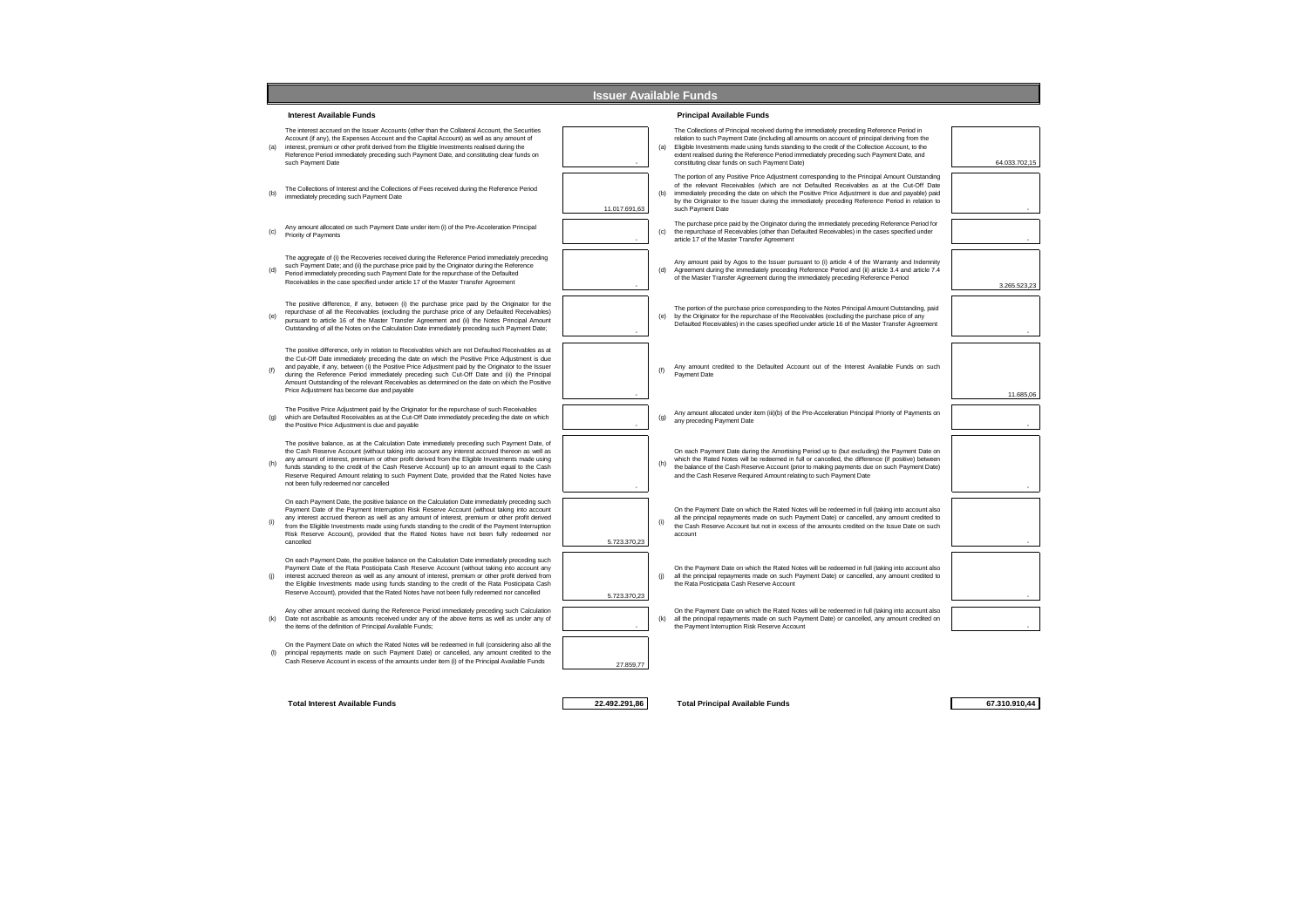### **Order of Priority in respect of the Interest Available Funds**

|                |                                                                                                                                                                                                                                                     | <b>Amounts Due</b>       | <b>Amounts Paid</b>      | <b>Amounts</b><br>carried forward |
|----------------|-----------------------------------------------------------------------------------------------------------------------------------------------------------------------------------------------------------------------------------------------------|--------------------------|--------------------------|-----------------------------------|
|                | (a) Taxes and Expenses                                                                                                                                                                                                                              | 39.852,94                | 39.852,94                | $\sim$                            |
|                | (b) Replenishment Expenses Account up to Retention Amount                                                                                                                                                                                           | $\overline{\phantom{a}}$ | $\overline{\phantom{a}}$ | $\sim$                            |
| $\overline{2}$ | Interest and Expenses Component to the Servicer (on a Cancellation Date)                                                                                                                                                                            |                          |                          | $\sim$                            |
| 3              | Remuneration to Representative of Noteholders (including costs and expenses)                                                                                                                                                                        | 2.440,00                 | 2.440,00                 | $\sim$                            |
| 4              | Remuneration to Calculation Agent, Cash Manager, Account Bank, Depositary Bank, Principal Paying Agents, Corporate Servicer, Stichting<br>Corporate Services Provider, BUS Facilitator, BUS (to the extent appointed), Securitisation Administrator | 19.809,18                | 19.809,18                |                                   |
| 5              | Servicing Fee to the Servicer or to the Sub-Servicer                                                                                                                                                                                                | 49.698,18                | 49.698,18                |                                   |
| 6              | Interests on Class A Notes                                                                                                                                                                                                                          | 782.407,69               | 782.407,69               | $\sim$                            |
|                | Interests on Class B Notes                                                                                                                                                                                                                          | 183.707,33               | 183.707,33               | $\sim$                            |
| 8              | Payment Interruption Risk Reserve Required Amount to the Payment Interruption Risk Reserve Account (if and where applicable)                                                                                                                        | 5.723.370,23             | 5.723.370,23             | $\sim$                            |
| 9              | Principal Amount Outstanding of the Receivables which have become Defaulted Receivables to the Defaulted Account                                                                                                                                    | 11.685,06                | 11.685,06                | $\sim$                            |
|                | 10 Defaulted Interest Amount                                                                                                                                                                                                                        |                          |                          |                                   |
|                | 11 Cash Reserve Required Amount to the Cash Reserve Account (if and where applicable)                                                                                                                                                               | 28.616.851,17            | 15.679.321,24            | 12.937.529,93                     |
|                | 12 Rata Posticipata Cash Reserve Account up to the Interest Components not collected by the Issuer                                                                                                                                                  |                          |                          |                                   |
|                | 13 Any amounts due the Joint Arrangers and Joint Lead Managers                                                                                                                                                                                      |                          |                          |                                   |
|                | 14 Payments due to Originator under clause 6 of the Warranty and Indemnity Agreement                                                                                                                                                                | $\overline{\phantom{a}}$ |                          | $\sim$                            |
|                | 15 Payments due to Mezzanine and Junior Subscriber under clause 10 of the Mezzanine and Junior Notes Subscription Agreement                                                                                                                         | $\overline{\phantom{a}}$ |                          | $\sim$                            |
|                | 16 Interests on Class M Notes                                                                                                                                                                                                                       | 1.052.408.33             |                          | 1.052.408.33                      |
|                | 17 Class M Note Additional Interest                                                                                                                                                                                                                 | $\overline{\phantom{a}}$ |                          |                                   |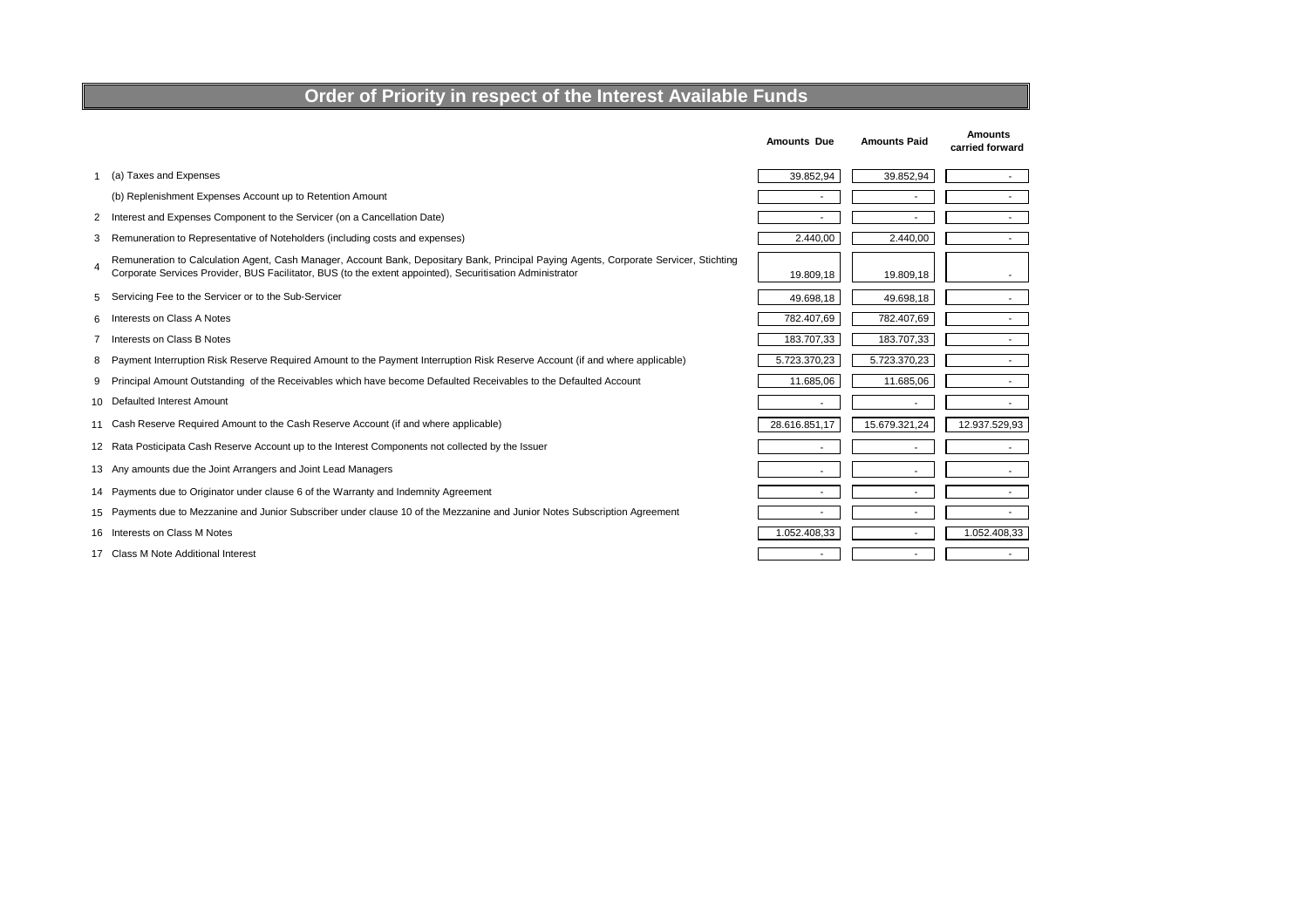# **Order of Priority in respect of the Principal Available Funds**

|   |                                                                                                               | <b>Amounts Due</b> | <b>Amounts Paid</b> | <b>Amounts</b><br>carried forward |
|---|---------------------------------------------------------------------------------------------------------------|--------------------|---------------------|-----------------------------------|
|   | Defaulted Interest Amount                                                                                     |                    |                     |                                   |
|   | 2 To pay pari passu e pro rata Class A principal amount (if and where applicable)                             |                    |                     |                                   |
| 3 | (a) During the Purchase Period, the Purchase Price of any Subsequent Portfolio purchased on such Payment Date | 67.178.338,77      | 67.178.338,77       |                                   |
|   | (b) To credit any amount remaining to the Collection Account                                                  | 132.571,67         | 132.571,67          |                                   |
|   | 4 Class B principal amount after redemption in full of Class A (if and where applicable)                      |                    |                     |                                   |
|   | 5 Principal Component to the Servicer (on a Cancellation Date)                                                |                    |                     |                                   |
| 6 | Indemnity to Joint Lead Managers and the Class A Subscriber                                                   |                    |                     |                                   |
|   | Principal of Class M Notes (after the Mezzanine Notes are totally redeemed)                                   |                    |                     |                                   |
| 8 | Additional Interest to Class M Note                                                                           |                    |                     |                                   |

8 -Additional Interest to Class M Note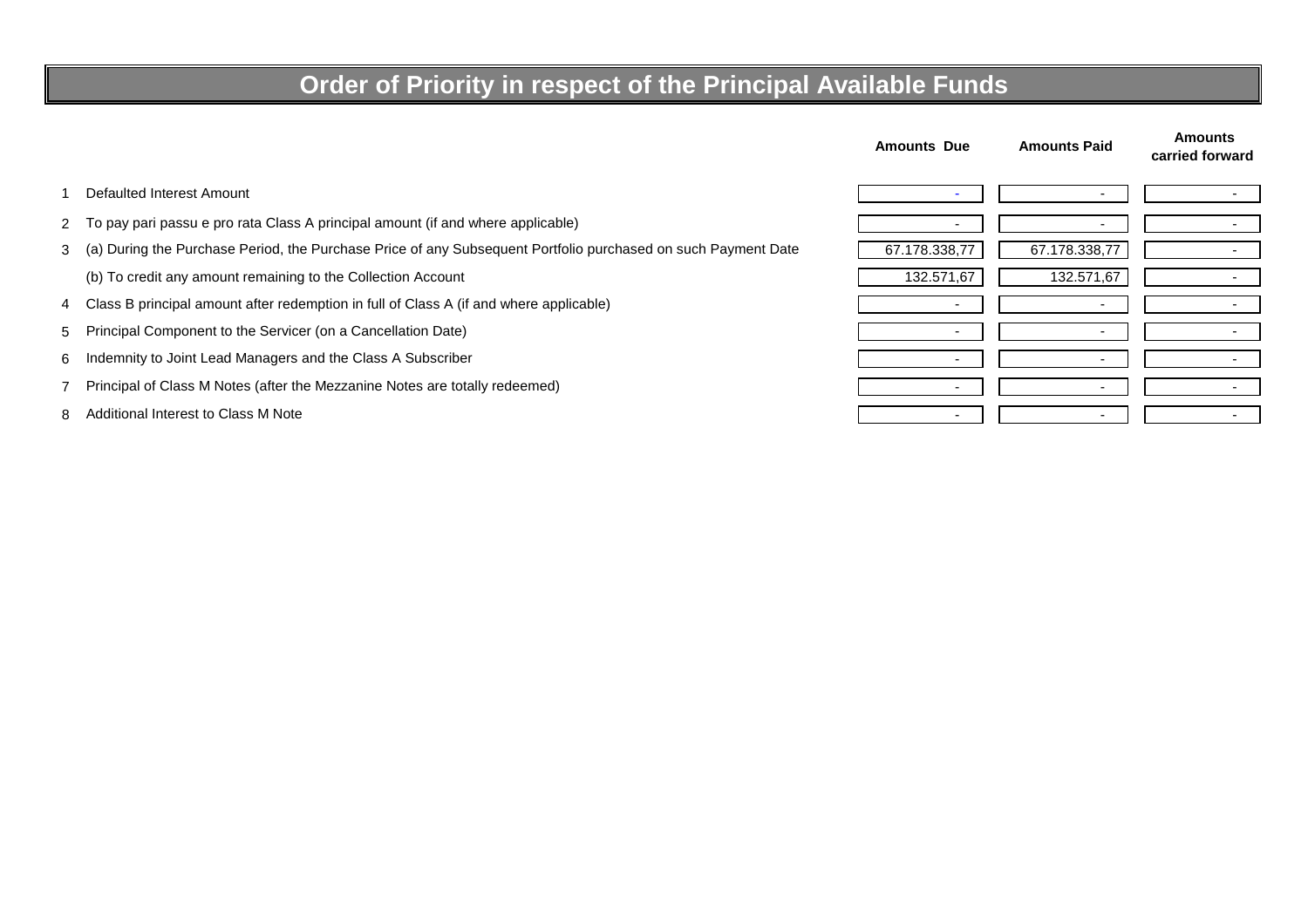**Sunrise SPV Z90 Series Notes : Amortisation Amounts** 

| <b>Principal Availbale for redeem</b>                                                   | ٠                                                   |
|-----------------------------------------------------------------------------------------|-----------------------------------------------------|
| <b>Class A Notes Initial Outstanding Principal</b>                                      | 778.300.000,00                                      |
| Class A Redeemed Amount                                                                 | $\overline{\phantom{a}}$                            |
| Principal paid on Class A Notes                                                         | ٠                                                   |
| <b>Class A Notes Residual Outstanding Principal</b>                                     | 778.300.000,00                                      |
| <b>Interest Payment Amount due and paid on Class A</b>                                  | 183.707,33                                          |
| <b>Interest Payment Date</b>                                                            | 27/07/2020                                          |
| <b>Interest Period</b>                                                                  | 10/06/2020 - 27/07/2020                             |
| Interest amount                                                                         | 183.707,33                                          |
| <b>Class B Notes Initial Outstanding Principal</b>                                      | 114.400.000.00                                      |
| Class B Redeemed Amount                                                                 | ٠                                                   |
| Principal paid on Class B Notes                                                         | $\sim$                                              |
|                                                                                         |                                                     |
| <b>Class B Notes Residual Outstanding Principal</b>                                     | 114.400.000,00                                      |
|                                                                                         |                                                     |
| <b>Interest Payment Amount due and paid on Class B</b>                                  | 5.723.370,23                                        |
| <b>Interest Payment Date</b><br><b>Interest Period</b>                                  | 27/07/2020<br>10/06/2020 - 27/07/2020               |
| Interest amount                                                                         | 5.723.370,23                                        |
|                                                                                         |                                                     |
| <b>Class M Notes Initial Outstanding Principal</b>                                      | 268.700.000,00<br>$\overline{\phantom{a}}$          |
| Class M1 Redeemed Amount                                                                |                                                     |
| Principal paid on Class M1 Notes<br><b>Class M Notes Residual Outstanding Principal</b> | 268.700.000,00                                      |
|                                                                                         |                                                     |
| <b>Interest Payment Amount due and paid on Class M</b>                                  | $\blacksquare$                                      |
| <b>Interest Payment Date</b>                                                            | 27/07/2020                                          |
| <b>Interest Period</b><br>of which Interest hase amount                                 | 10/06/2020 - 27/07/2020<br>$\overline{\phantom{a}}$ |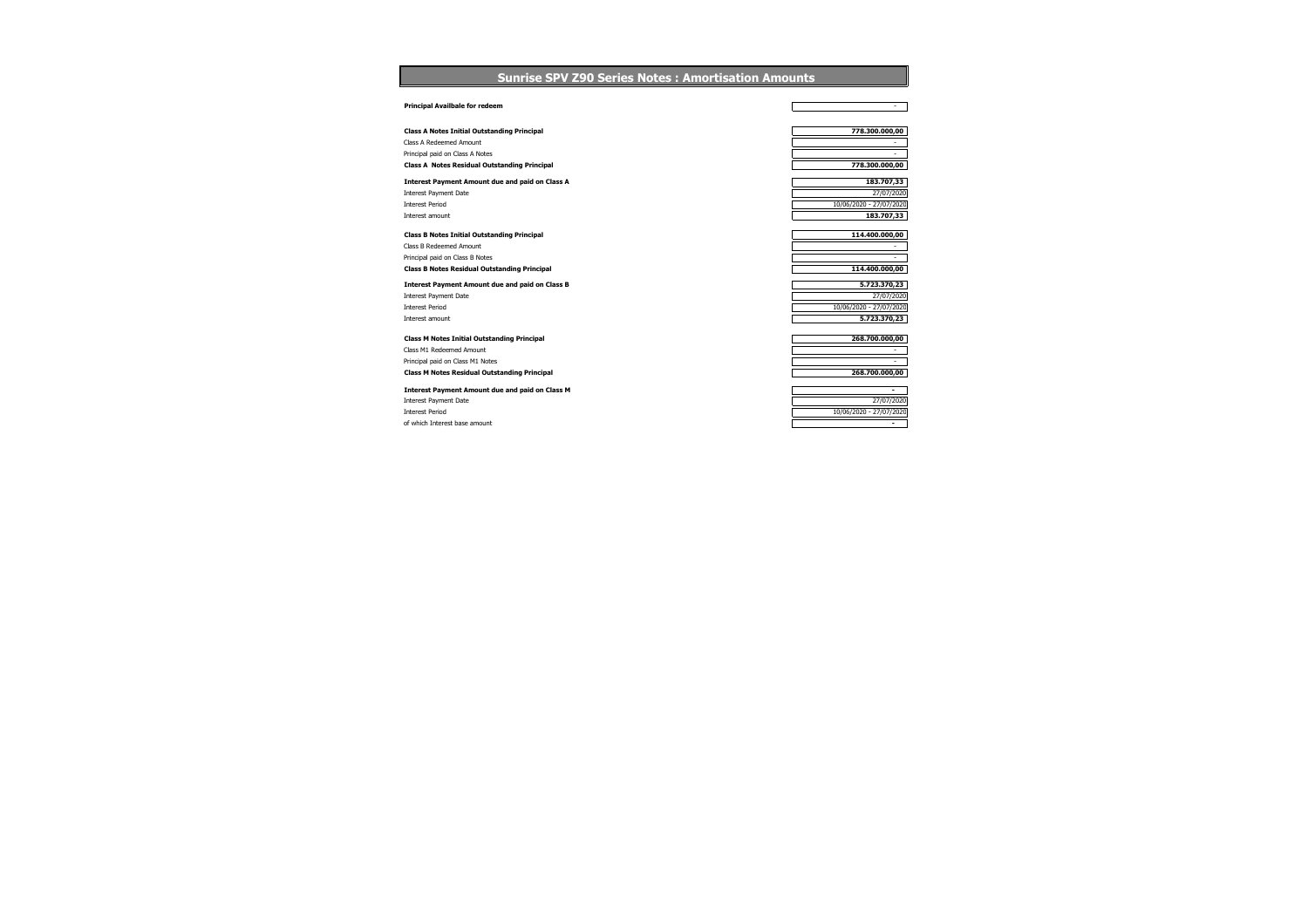**Portfolio Performance** 

**Receivables Eligible Outstanding Principal of the Portfolio at Calculation Date1.082.568.888,88 -**

**Other portfolio details**<br>Average age (seasoning) of the Portfolio (in months)<br>Weighted average remaining term to maturity of the Portfolio (in months)<br>Weighted average remaining term to maturity of the Portfolio (in month

| $\cdot$ – –                       |  |
|-----------------------------------|--|
| $\sim$ 00<br>10.U                 |  |
| $\overline{\phantom{a}}$<br>∕∪.∪∪ |  |
| --<br>ັ້                          |  |

**CURRENT PREVIOUS**

#### **Collateral Pool Performance (end of Reference Period)**

|                                                              |              |                                    | Late installments and defaulted receivables |                |                                                                                                |                                                              |
|--------------------------------------------------------------|--------------|------------------------------------|---------------------------------------------|----------------|------------------------------------------------------------------------------------------------|--------------------------------------------------------------|
|                                                              | new defaults | cumulated<br>gross defaults<br>(a) | of which<br>Cumulated<br>Written off (c)    | new recoveries | cumulated<br>recoveries<br>including those<br>deriving from<br>repurchases of<br>def. rec. (b) | Cumulated<br>defaults net of<br>recovered<br>amounts (a-b-c) |
| Principal Amount Outstanding (including any Accrual of Int.) | 11.685.06    | 11.685.06                          |                                             |                |                                                                                                | 11.685.06                                                    |
| Number of Receivables                                        |              |                                    |                                             |                |                                                                                                |                                                              |

|                                                                  |               | Late Installments for |            |            |          |          |          |          |  |  |
|------------------------------------------------------------------|---------------|-----------------------|------------|------------|----------|----------|----------|----------|--|--|
|                                                                  | 1 month       | 2 months              | 3 months   | 4 months   | 5 months | 6 months | 7 months | 8 months |  |  |
| Principal Amount Outstanding (including any Accrual of Interest) | 11.121.171.09 | 4.368.369.83          | 829.440.92 | 247.733.02 |          |          |          |          |  |  |
| Principal Installments due but unpaid                            | 206.021.71    | 104.731.91            | 21.613.09  | 7.193.13   |          |          |          |          |  |  |
| Insterest Installments due but unpaid                            | 70.996.85     | 43.403.74             | 11.906.01  | 3.762.94   |          |          |          |          |  |  |
| Others Installments due but unpaid                               | 11.680.37     | 6.958.45              | 1.232.72   | 718.41     |          |          |          |          |  |  |
| Number of Receivables                                            | 1.934         | 528                   |            |            |          |          |          |          |  |  |

#### **Pool concentration (including subsequent portfolio to be offered)**

|                                                                                                                       | current       | previous                 |
|-----------------------------------------------------------------------------------------------------------------------|---------------|--------------------------|
| Pool of the New Vehicles                                                                                              | 11.39%        | 11.30%                   |
| Pool of the Used Vehicles                                                                                             | 6.34%         | 6.13%                    |
| Pool of the Personal Loans                                                                                            | 77.54%        | 79.10%                   |
| Pool of the Furniture Loans (Mobili)                                                                                  | 2.54%         | 1.73%                    |
| Pool of the Special Purpose Loans (Altro Finalizzato)                                                                 | 2.19%         | 1.74%                    |
| Number of Receivables                                                                                                 | 178,541       |                          |
| Weighted Average age (seasoning) of the Portfolio (in months)                                                         | 16            | ٠                        |
| Weighted average remaining term to maturity of the Portfolio (in months)                                              | 70            | $\sim$                   |
| Weighted average Rate of Return of the Portfolio                                                                      | 8.32          | $\overline{\phantom{a}}$ |
| Number of loans in the Ref. Period that allows a "rata posticipata"                                                   | 69.665        | ٠                        |
| Principal Amount Outstanding of loans, in the Ref. Period, that allows a "rata posticipata"                           | 740.497.609   | $\sim$                   |
| Number of loans in the Ref. Period for which the Debtors have excercised a "rata posticipata"                         | 1.172         | $\overline{\phantom{a}}$ |
| Principal Amount Outstanding of Ioans, in the Ref. Period, for which the Debtors have excercised a "rata posticipata" | 18.634.446.79 | $\overline{\phantom{a}}$ |
| Amount of the Instalment in the Ref. Period in interest not paid by the Debtors following a "rata posticipata"        | 168,896.95    | ٠                        |
| Amount of the Instalment in the Ref. Period in principal not paid by the Debtors following a "rata posticipata"       | 230.884.81    |                          |
| Extra UE debtors (%)                                                                                                  |               |                          |
| Co-borrowers (%)                                                                                                      |               |                          |

|                                                                |                   | Repurchases according to clause 17 of the Transfer Agreement |                          |                                                         |                                                                                             |  |  |  |
|----------------------------------------------------------------|-------------------|--------------------------------------------------------------|--------------------------|---------------------------------------------------------|---------------------------------------------------------------------------------------------|--|--|--|
|                                                                | new<br>repurchase | of which<br>Defaulted<br>Receivables                         | Cumulated<br>repurchases | % cumulated<br>repurchases<br>over Initial<br>Portfolio | % cumulated<br>repurchases over<br>Initial Portfolio in<br>the previous<br>reference period |  |  |  |
| Principal Amount Outstanding (including any Accrual of Int.)   | ۰                 |                                                              |                          |                                                         |                                                                                             |  |  |  |
| Principal due but unpaid                                       | ۰                 |                                                              |                          |                                                         |                                                                                             |  |  |  |
| Amounts due under clause 17,1(i)(ii) of the Transfer Agreement | ۰                 | $\overline{\phantom{a}}$                                     | ٠                        | $\overline{\phantom{a}}$                                |                                                                                             |  |  |  |
| Repurchase Price                                               | ۰                 |                                                              |                          |                                                         | ۰                                                                                           |  |  |  |
| Number of Receivables                                          | ۰                 | ٠                                                            | ٠                        | ۰                                                       | ۰                                                                                           |  |  |  |

| Repurchase Price      |  |
|-----------------------|--|
|                       |  |
| Number of Receivables |  |

#### **Renegotiation**

| Principal Amount Outstanding of Receivables object of clause 5.1 of the Servicing Agreement during the Reference Period    |  |
|----------------------------------------------------------------------------------------------------------------------------|--|
| Principal Amount Outstanding of Receivables object of clause 5.1 of the Servicing Agreement cumulated since the Issue Date |  |

#### **Renegotiation for Moratoria COVID 19**

| Princip<br>ie Refr<br>erence Period<br>l Amount Outstanding of<br><b>Y Receivables during the</b> | $\cdots$<br>0.500<br>50 153 Zb<br>נכים |  |
|---------------------------------------------------------------------------------------------------|----------------------------------------|--|
| Princip<br>f Receivables cumulated since the Issue Date<br>. Outstanding of<br>Amount             | $\cdots$<br>0.500<br>8.590.153.26      |  |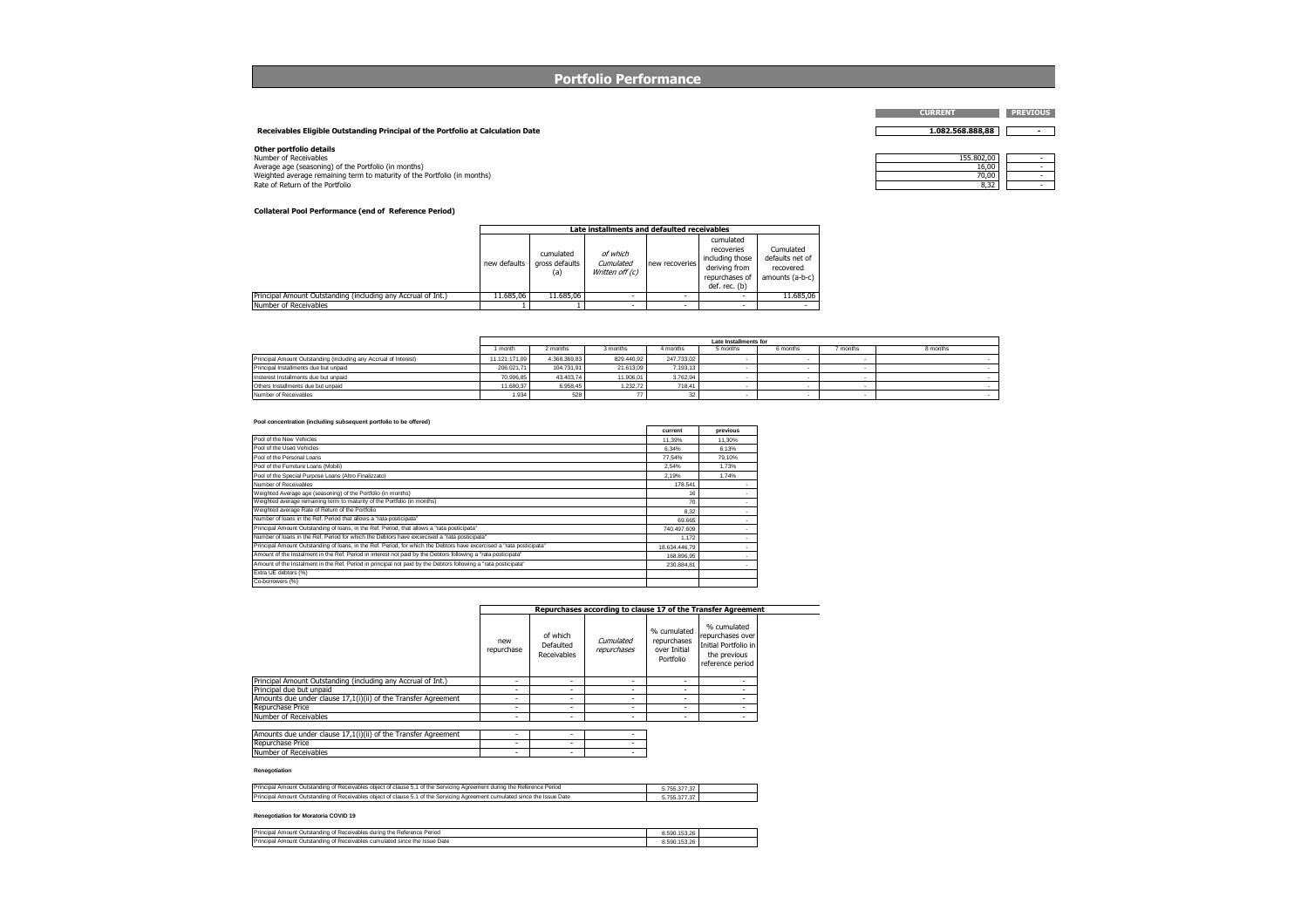# **COLLECTIONS**

| <b>Collections of Principal</b>                                                                                    | 63.961.632,80 |
|--------------------------------------------------------------------------------------------------------------------|---------------|
| of which schedules principal received                                                                              | 43.508.337,80 |
| of which prepayment (excluding any amount already paid under clause 3.4 and 7.4 of the Master Transfer Agreeement) | 15.376.986,35 |
| of wich Accrued of Interest                                                                                        | 5.076.308,65  |
| Collections of Interest (without considering any payment received in relation of the Accrual of Interest)          | 10.396.230,26 |
| <b>Collections of Fees</b>                                                                                         | 621.461,37    |
| Others Collections (incuding those due under art. 17.1 (i) (b)                                                     | 3.293.383,00  |
| <b>Total Collections</b>                                                                                           | 78.272.707,43 |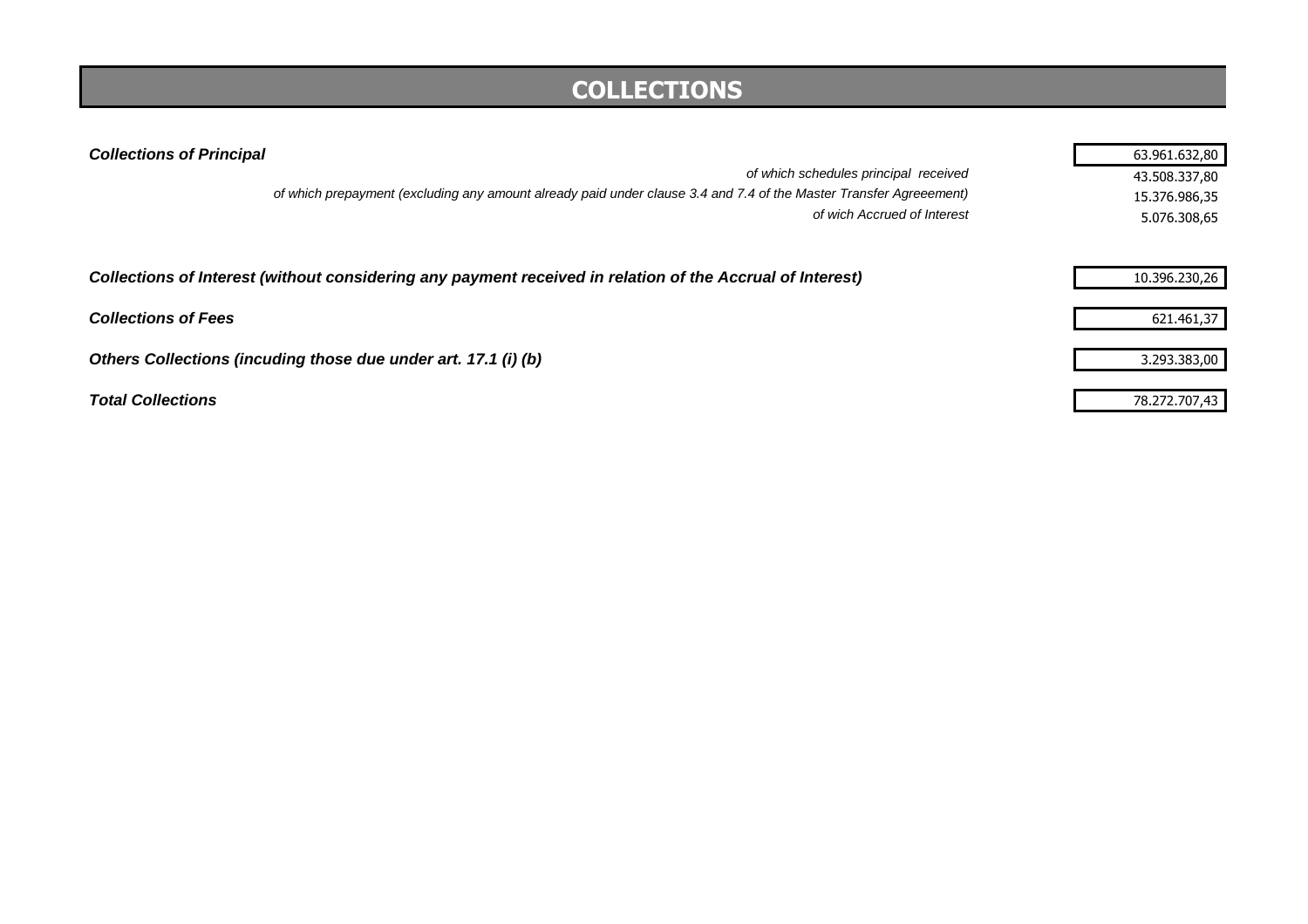# **Asset & Liabilities Reconciliation**

| Asset                             | Amount € MM   | Size (% of assets) | <b>Liabilities</b> | Amount € MM   | Size (% of assets) |
|-----------------------------------|---------------|--------------------|--------------------|---------------|--------------------|
| Receivables                       | 1.082.568.889 | 92,42%             | <b>Class A1</b>    | 778.300.000   | 67,01%             |
| Cash Reserve                      | 15.679.321    | 1,34%              | <b>Class B</b>     | 114,400,000   | 9,85%              |
| Payment Interruption Risk Reserve | 5.723.370     | 0.49%              | <b>Class M1</b>    | 268,700,000   | 23,14%             |
| Subsequent Portfolio              | 67.310.910    | 5,75%              |                    |               |                    |
| <b>Expenses Required Amount</b>   | 50,000        | 0,00%              |                    |               |                    |
|                                   |               |                    |                    |               |                    |
|                                   |               |                    |                    |               |                    |
|                                   |               |                    |                    |               |                    |
| <b>TOTAL</b>                      | 1.171.332.491 | 100,00% TOTAL      |                    | 1.161.400.000 | 100,00%            |

**Principal Amount Outstanding of the Receivables which have become Defaulted Receivables to the Defaulted Account since Inception**

Amount DueAmount Paid

| e | 11.685.06 |
|---|-----------|
| d | 11.685.06 |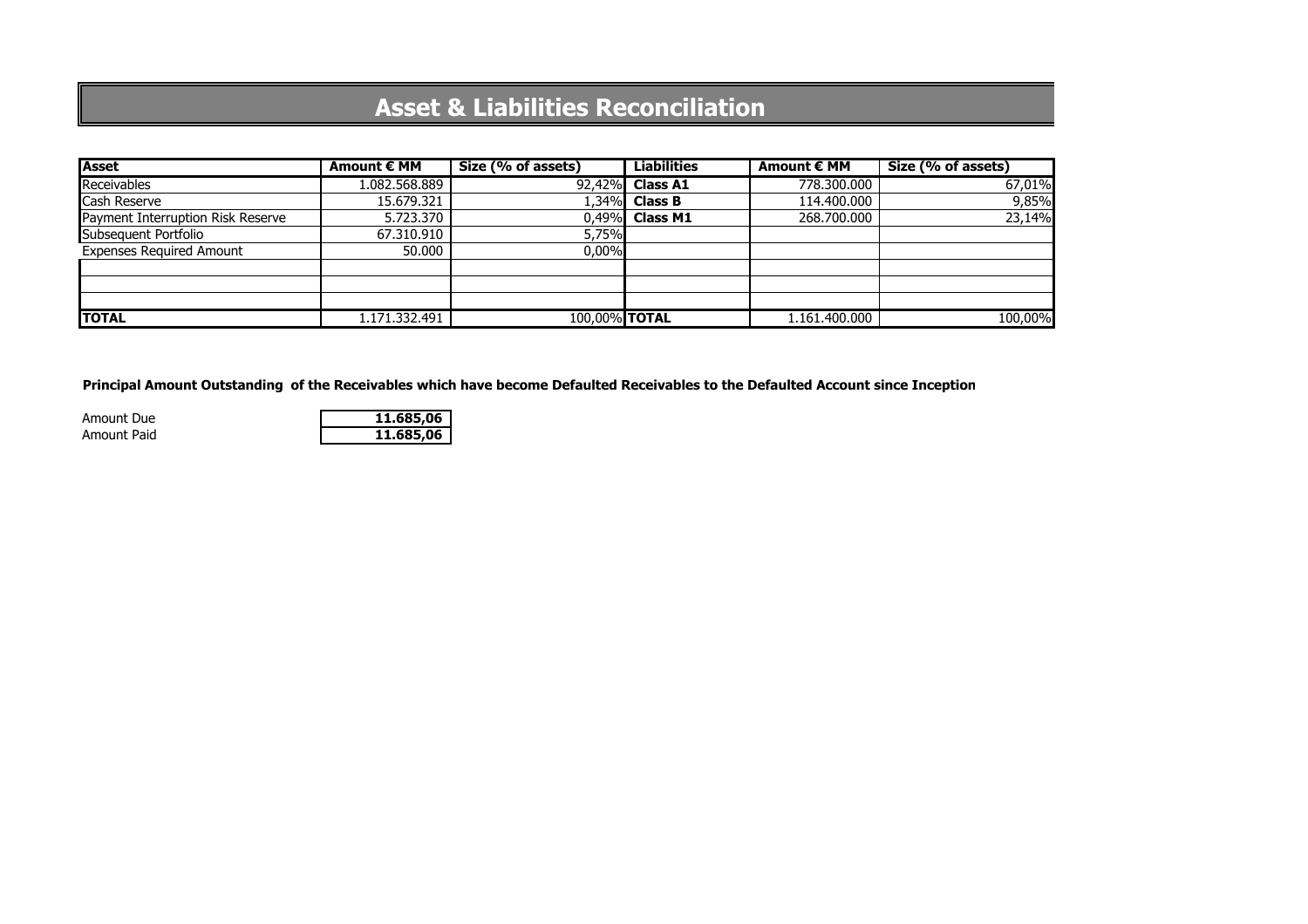| <b>Reserves Calculation</b> |  |
|-----------------------------|--|
|-----------------------------|--|

| <b>Reserves Calculation</b>                                                                                                                                                                                                                                                                                                                                                                     |                                         |  |
|-------------------------------------------------------------------------------------------------------------------------------------------------------------------------------------------------------------------------------------------------------------------------------------------------------------------------------------------------------------------------------------------------|-----------------------------------------|--|
|                                                                                                                                                                                                                                                                                                                                                                                                 |                                         |  |
| <b>Cash Reserve Required Amount</b>                                                                                                                                                                                                                                                                                                                                                             | 28.616.851,17                           |  |
| Balance of the Cash Reserve Account (current)                                                                                                                                                                                                                                                                                                                                                   | 15.679.321,24                           |  |
| Balance of the Cash Reserve Account (previous)                                                                                                                                                                                                                                                                                                                                                  | 5.723.370,23                            |  |
| Rata Posticipata Cash Reserve Account<br>if on the two immediately preceding CD the PAO of the Flexible Receivables in relation to which the relevant Debtors<br>have exercised, during the relevant Reference Period, the option to postpone the payment of the relevant Installments<br>is higher than 5% of the PAO of all the Flexible Receivables as of the Cut-Off Date preceding each CD |                                         |  |
| Principal Amount Outstanding of the Flexible Receivables CD-1<br>Principal Amount Outstanding of the Flexible Receivables that have excercised CD-1<br>Principal Amount Outstanding of the Flexible Receivables CD-2<br>Principal Amount Outstanding of the Flexible Receivables that have excercised CD-2                                                                                      | 64,69%<br>2,52%<br>$0.00\%$<br>$0.00\%$ |  |
| <b>Payment Interruption Risk Reserve Required Amount</b>                                                                                                                                                                                                                                                                                                                                        | 5.723.370,23                            |  |
| Balance of the Payment Interruption Risk Reserve Account (current)                                                                                                                                                                                                                                                                                                                              | 5.723.370,23                            |  |
| Balance of the Payment Interruption Risk Reserve Account (previous)                                                                                                                                                                                                                                                                                                                             |                                         |  |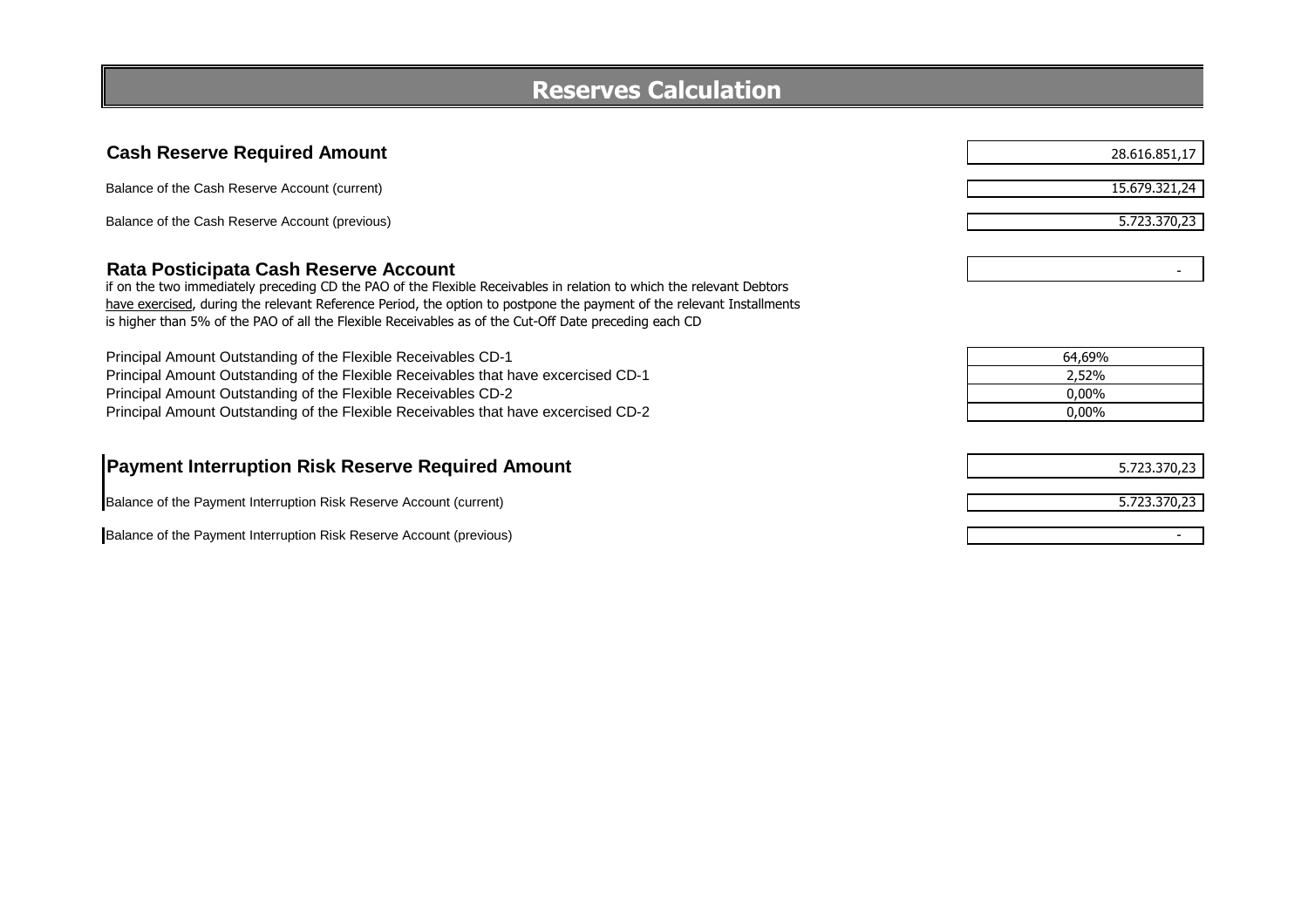### **CRR statement**

| Class A (Self-Retained)                                                             | 778.300.000,00 |
|-------------------------------------------------------------------------------------|----------------|
| Class A Notes privately-placed with investors which are not in the Originator Group |                |
| Class A Notes retained by a member of the Originator Group                          |                |
| Class A Notes publicly-placed with investors which are not in the Originator Group  | 100.00%        |
|                                                                                     |                |
| Class B (Self - Retained)                                                           | 114.400.000.00 |
| Class B Notes privately-placed with investors which are not in the Originator Group |                |
| Class B Notes retained by a member of the Originator Group                          | 100,00%        |
| Class B Notes publicly-placed with investors which are not in the Originator Group  |                |
|                                                                                     |                |
| Class M (Self - Retained)                                                           | 0,00           |
|                                                                                     |                |
| Notes Residual Total Outstanding Amount as of Payment Date                          | 892.700.000.00 |
|                                                                                     |                |
| Notes retained by the Originator                                                    | 100,00%        |

Agos, as originators, has undertaken to retain, on an on-going basis, a material net economic interest which, in any event, shall not be less than 5 per cent. in the Securitisation in accordance with Article 6, paragraph 3, letter (d) of the EU Securitisation Regulation and the applicable Regulatory Technical Standard.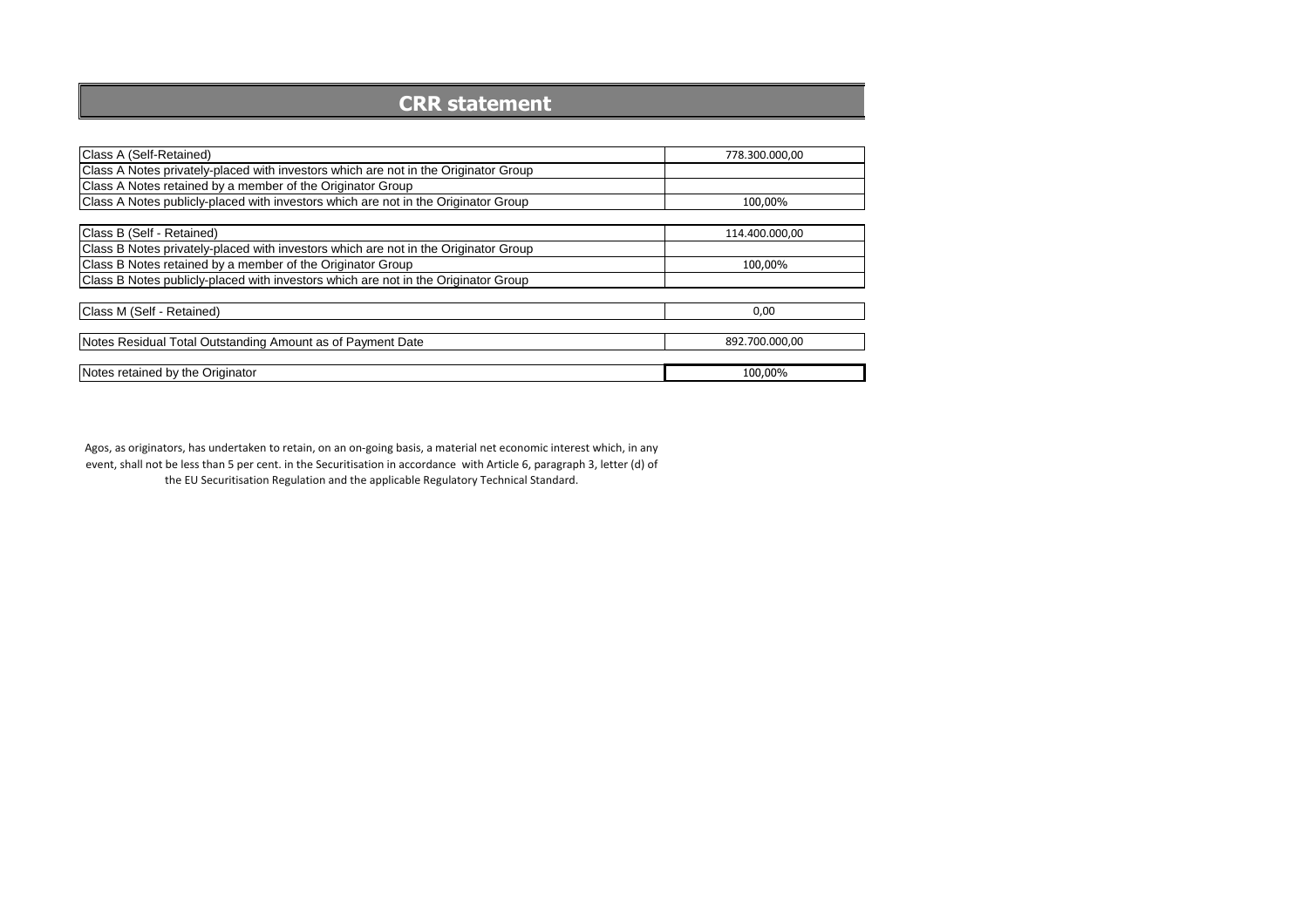### **Trigger**

| <b>Early Termination Events</b>                                                                            |           | <b>Current Value</b> | Limit    |
|------------------------------------------------------------------------------------------------------------|-----------|----------------------|----------|
| <b>Trigger Notice</b>                                                                                      | <b>NO</b> |                      |          |
| Breach of Obligations by the Issuer                                                                        | <b>NO</b> |                      |          |
| Breach of R&W by the Issuer                                                                                | <b>NO</b> |                      |          |
| Insolvency of the Issuer                                                                                   | <b>NO</b> |                      |          |
| Winding-up of the Issuer                                                                                   | <b>NO</b> |                      |          |
| Unlawfulness of the Issuer                                                                                 | <b>NO</b> |                      |          |
| Breach of Obligations of the Originator                                                                    | <b>NO</b> |                      |          |
| Breach of Rep&Warranties by the Originator                                                                 | <b>NO</b> |                      |          |
| Insolvency of the Originator                                                                               | <b>NO</b> |                      |          |
| Renegotiations of the Originator                                                                           | <b>NO</b> |                      |          |
| Winding-Up/Liquidation of the Originator                                                                   | <b>NO</b> |                      |          |
| Invalidity of the Transaction Documents                                                                    | <b>NO</b> |                      |          |
| Revoking of the Servicer                                                                                   | <b>NO</b> |                      |          |
| Breach of Delinquent Relevant Threshold                                                                    | <b>NO</b> | 0,488%               | 3,50%    |
| Breach of Default Relevant Threshold                                                                       | <b>NO</b> | 0,001%               | 0,90%    |
| Cash Reserve shortfall                                                                                     | <b>NO</b> |                      |          |
| Balance of General Account higher than 15% of the PAO of the Receivables included in the Initial Portfolio | <b>NO</b> | 0,000%               | $0,00\%$ |

### **Compliance with the Concentration Limits**

| Excess Spread > = 7%                                                | Yes | 8.03%       | 6,80%       |
|---------------------------------------------------------------------|-----|-------------|-------------|
| Single Debtor concentration $\epsilon = 0.008\%$ of total portfolio | Yes | 0,01%       | 0,01%       |
| Personal Loans: max 80% of total portfolio                          | Yes | 77.54%      | 80,00%      |
| Used Vehicles: max 9% of total portfolio                            | Yes | 6.34%       | 8.00%       |
| Average size of Personal loans < = Eur 17,000                       | Yes | € 10.137.00 | € 17.000,00 |
| Payments by postal bulletin: max 8% of total portfolio              | Yes | 3.83%       | 8.00%       |
| Flexible loans: max 75% of total portfolio                          | Yes | 66.31%      | 75,00%      |
| Insurance Premia <= 10%                                             | Yes | 4,21%       | 10,00%      |
|                                                                     |     |             |             |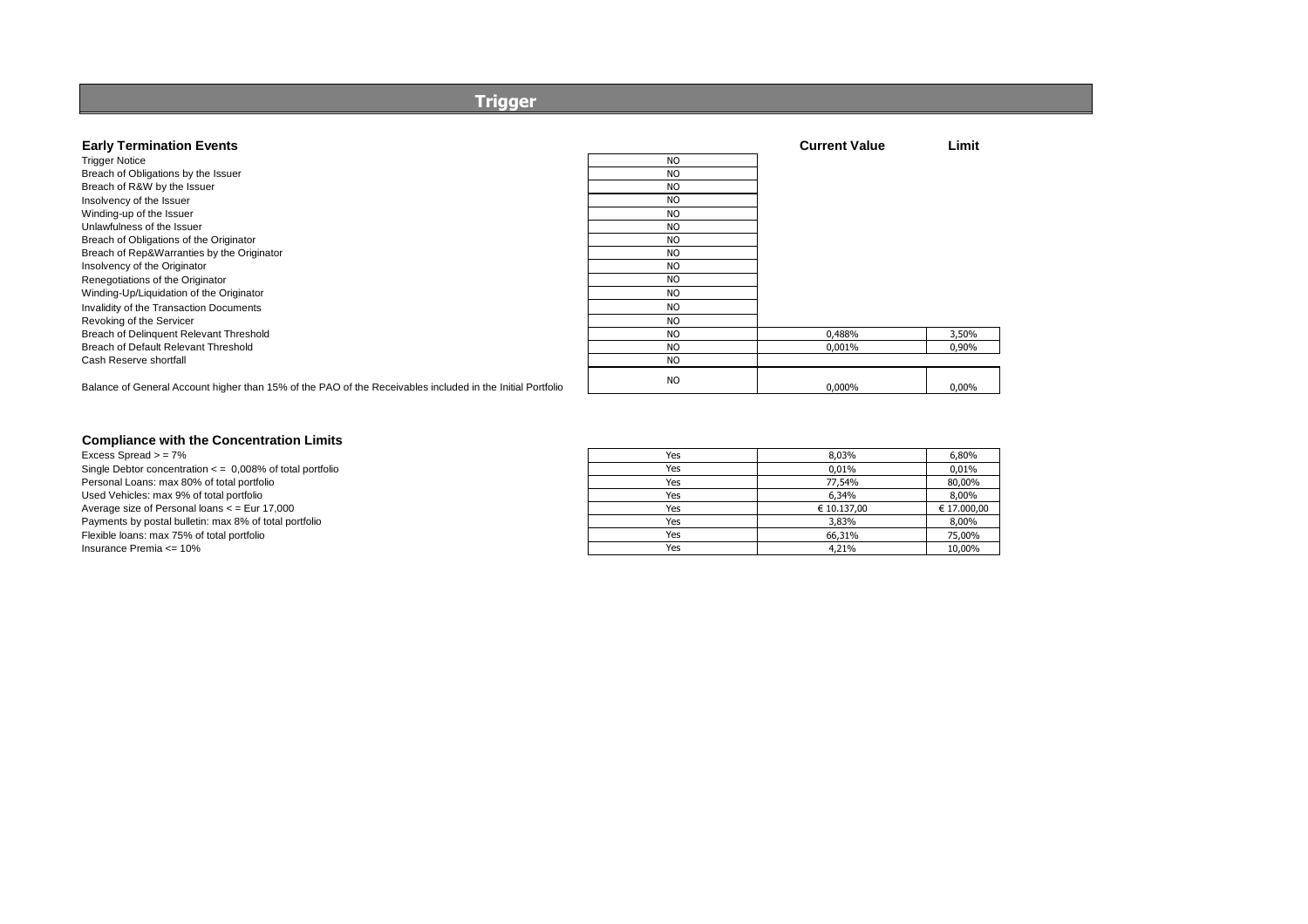| <b>Principal Parties</b>                                                               |                                   | <b>Initial Rating</b> | <b>Current Rating</b> | Rating Trigger |
|----------------------------------------------------------------------------------------|-----------------------------------|-----------------------|-----------------------|----------------|
| <b>Issuer</b>                                                                          | SUNRISE SPV Z90 S.r.l.            | N.R.                  | N.R.                  |                |
| <b>Account Bank/Calculation</b><br><b>Agent/Principal Paying</b><br>Agent/Cash Manager | <b>Credit Agricole CIB</b>        | $A/A1/A +$            | $A/A1/A+$             |                |
| Originator/Servicer/<br><b>Reporting Entity</b>                                        | <b>AGOS Spa</b>                   | $A-$                  | A-                    | N/A            |
| <b>Corporate Servicer</b>                                                              | <b>Zenith Service Srl</b>         | N.R.                  |                       | N/A            |
| Representative of the<br>Noteholders/Back-Up<br><b>Servicer Facilitator</b>            | <b>ACCOUNTING PARTNERS S.P.A.</b> | N.R.                  |                       | N/A            |
|                                                                                        | <b>Issuer's LEI code</b>          | 815600DCEB59FB459939  |                       |                |

### **Main Definition**

| <b>Business Day</b>           | means any day, other than a Saturday or a Sunday,<br>on which banks are generally open for business in<br>Milan, Luxembourg and Paris and on which Tthe<br>TARGET2 (being the Trans-European Automated Real-<br>time Gross Settlement Express Transfer payment system<br>which utilises a single shared platform and which was<br>launched on 19 November 2007) or any successor thereto is<br>open                                                                                                                                                                                                                                                                                                                                                                                                                                                                                                                                                                                                                                                                                                                                                               |
|-------------------------------|-------------------------------------------------------------------------------------------------------------------------------------------------------------------------------------------------------------------------------------------------------------------------------------------------------------------------------------------------------------------------------------------------------------------------------------------------------------------------------------------------------------------------------------------------------------------------------------------------------------------------------------------------------------------------------------------------------------------------------------------------------------------------------------------------------------------------------------------------------------------------------------------------------------------------------------------------------------------------------------------------------------------------------------------------------------------------------------------------------------------------------------------------------------------|
| <b>Payment Date</b>           | means the 27 <sup>th</sup> day of each calendar month (provided<br>that, if such day is not a Business Day, the next succeeding<br>Business Day shall be elected) or, following the delivery of<br>a Trigger Notice which is caused by an Insolvency Event,<br>any Business Day as shall be specified in the Trigger<br>Notice.                                                                                                                                                                                                                                                                                                                                                                                                                                                                                                                                                                                                                                                                                                                                                                                                                                   |
| <b>Delinquent Receivables</b> |                                                                                                                                                                                                                                                                                                                                                                                                                                                                                                                                                                                                                                                                                                                                                                                                                                                                                                                                                                                                                                                                                                                                                                   |
| <b>Defaulted Receivables</b>  | means, at any date, the Receivables (other than the<br>Defaulted Receivables) which on the Cut-Off Date<br>preceding such date have at least 1 Late Instalment.                                                                                                                                                                                                                                                                                                                                                                                                                                                                                                                                                                                                                                                                                                                                                                                                                                                                                                                                                                                                   |
|                               | means, with reference to a date, the Receivables<br>which on the Cut-Off Date preceding such date (i)<br>have at least 9 Late Instalments or (ii) in relation to<br>which judicial proceedings have been commenced<br>for the purpose of recovering the relevant amounts<br>due or (iii) in relation to which Agos, in its capacity<br>as Servicer (a) has exercised its right to terminate<br>the relevant Consumer Loan Agreement or (b) has<br>declared that the Debtor has lost the benefit of the<br>term ("decaduto dal beneficio del termine") or (c) has<br>sent to the Debtor a notice communicating to him<br>that in case of failure by the Debtor to pay the<br>amounts due within the time limit specified therein.<br>Agos may declare that the Debtor has lost the<br>benefit of the term ("decaduto dal beneficio del<br>termine"). A Receivable will be considered a<br>Defaulted Receivable as of the occurrence of the<br>first of the events described in the above points (i),<br>(ii), and (iii). The Receivables classified as Defaulted<br>Receivables at any date shall be considered as<br>Defaulted Receivables at any following date. |